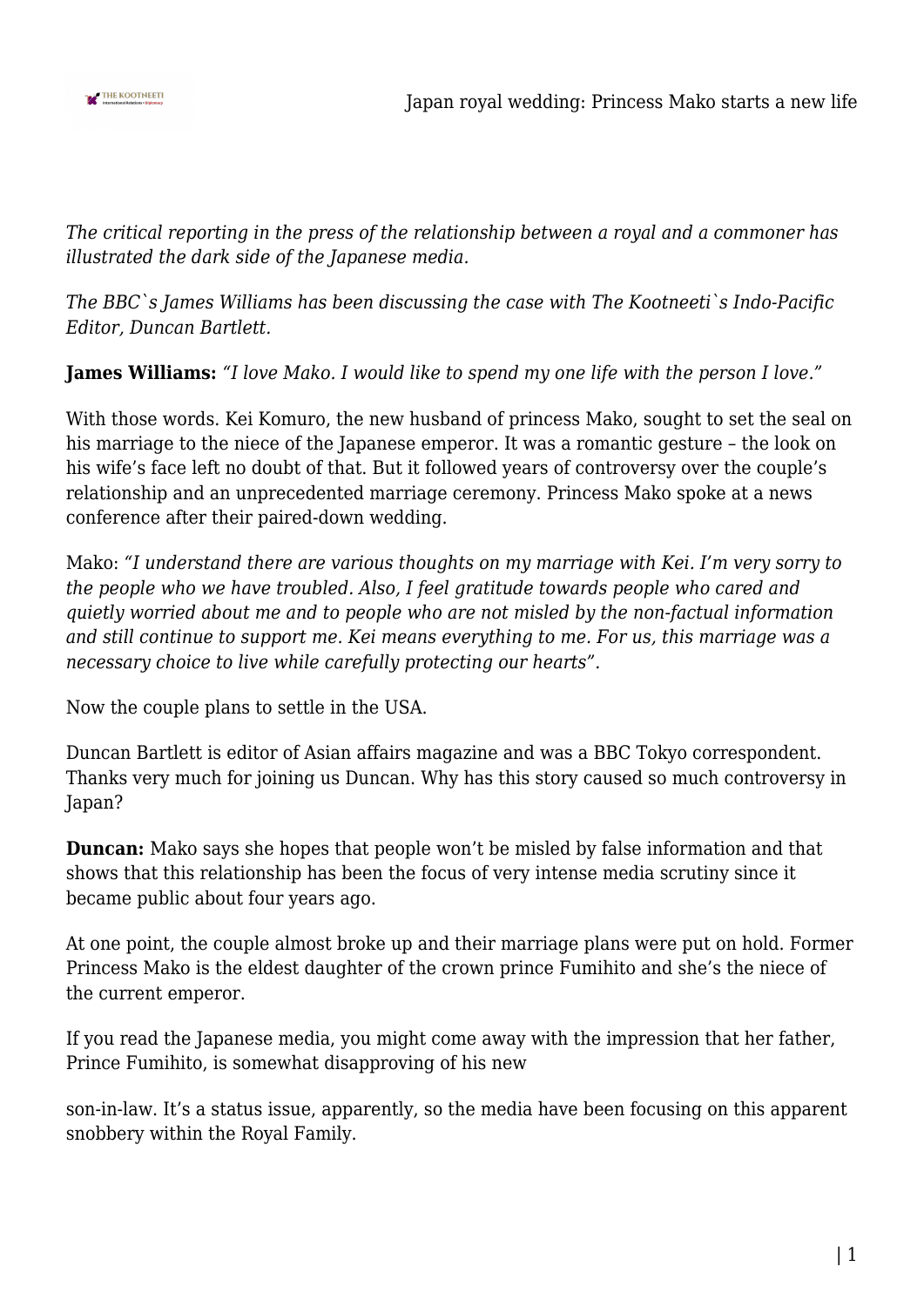

When I talk to people about the characteristics of Japanese society, they often say to me they think the Japanese are very polite. They're patient people. They're respectful. All of which is true. But there is another side to them which this whole case has revealed. And that is the press, including tabloids, gossip magazines, and social media make outrageous claims about celebrities and public figures and the Royal family. The media have been absolutely feasting on stories about Mako and Kei.



Image source: BBC

**James:** This wedding was delayed, as I understand it, because of controversy around some payments made to the mother of Kei Komuro.

**Duncan:** That's correct, James. The gossip is not so much about the couple's relationship, although that generated plenty of comment. The real issue here is about Kei`s mother, Kayo. That's the man's mother. Her former fiance claims that she borrowed money from him that needs to be repaid.

Frankly, that's a personal issue. But because of this Royal connection it's been constantly discussed in the media, including on TV panel shows.

Comedians are making fun of it in quite a nasty way, and this is very hurtful to Mako. So,